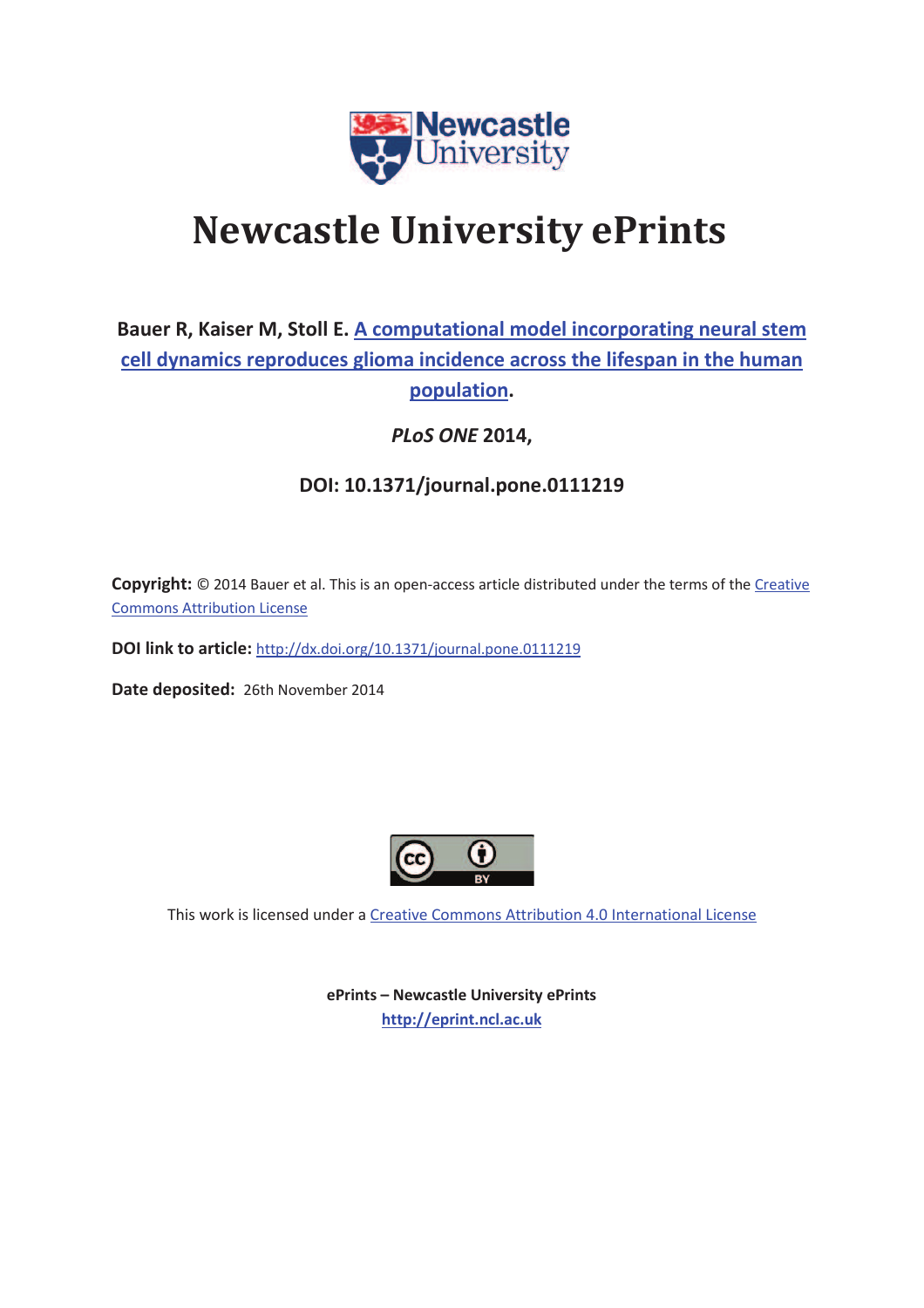## A Computational Model Incorporating Neural Stem Cell Dynamics Reproduces Glioma Incidence across the Lifespan in the Human Population



#### Roman Bauer<sup>1</sup>, Marcus Kaiser<sup>1,2</sup>, Elizabeth Stoll<sup>2</sup>\*

1 Interdisciplinary Computing and Complex BioSystems Research Group (ICOS), School of Computing Science, Newcastle University, Newcastle upon Tyne, Tyne and Wear, United Kingdom, 2 Institute of Neuroscience, Newcastle University, Newcastle upon Tyne, Tyne and Wear, United Kingdom

#### Abstract

Glioma is the most common form of primary brain tumor. Demographically, the risk of occurrence increases until old age. Here we present a novel computational model to reproduce the probability of glioma incidence across the lifespan. Previous mathematical models explaining glioma incidence are framed in a rather abstract way, and do not directly relate to empirical findings. To decrease this gap between theory and experimental observations, we incorporate recent data on cellular and molecular factors underlying gliomagenesis. Since evidence implicates the adult neural stem cell as the likely cell-of-origin of glioma, we have incorporated empirically-determined estimates of neural stem cell number, cell division rate, mutation rate and oncogenic potential into our model. We demonstrate that our model yields results which match actual demographic data in the human population. In particular, this model accounts for the observed peak incidence of glioma at approximately 80 years of age, without the need to assert differential susceptibility throughout the population. Overall, our model supports the hypothesis that glioma is caused by randomly-occurring oncogenic mutations within the neural stem cell population. Based on this model, we assess the influence of the (experimentally indicated) decrease in the number of neural stem cells and increase of cell division rate during aging. Our model provides multiple testable predictions, and suggests that different temporal sequences of oncogenic mutations can lead to tumorigenesis. Finally, we conclude that four or five oncogenic mutations are sufficient for the formation of glioma.

Citation: Bauer R, Kaiser M, Stoll E (2014) A Computational Model Incorporating Neural Stem Cell Dynamics Reproduces Glioma Incidence across the Lifespan in the Human Population. PLoS ONE 9(11): e111219. doi:10.1371/journal.pone.0111219

Editor: Kah-Leong Lim, National University of Singapore, Singapore

Received April 22, 2014; Accepted September 22, 2014; Published November 19, 2014

Copyright: © 2014 Bauer et al. This is an open-access article distributed under the terms of the Creative Commons Attribution License, which permits unrestricted use, distribution, and reproduction in any medium, provided the original author and source are credited.

Data Availability: The authors confirm that all data underlying the findings are fully available without restriction. Relevant data are within the paper and its Supporting Information files. Additional relevant data are available from the COSMIC Cancer Gene Census database (http://cancer.sanger.ac.uk/cosmic/census).

Funding: R. B. and M. K. were supported by the Human Green Brain Project (http://www.greenbrainproject.org) through the Engineering and Physical Sciences Research Council (EP/K026992/1). The funders had no role in study design, data collection and analysis, decision to publish, or preparation of the manuscript.

Competing Interests: M. K. has served as an editor and is still in that role. This does not alter the authors' adherence to PLOS ONE Editorial policies and criteria. \* Email: elizabeth.stoll@newcastle.ac.uk

#### Introduction

Glioma is the most common form of primary brain tumor [1]. Glioma commonly manifests itself as a high-grade tumor called glioblastoma, a highly malignant and invasive tumor with median patient survival of 12 months from diagnosis; lower-grade gliomas increase in malignancy over time, with associated increases in mortality [2].

The cellular mechanisms giving rise to glioma are subject to intense research. The incidence of glioma is not significantly affected by environmental factors such as UV light and carcinogen exposure, due to the protective influence of the thick skull and the blood-brain barrier. In addition, there are no known heritable factors in the risk of glioma occurrence. These tumors appear to arise idiopathically in a random manner throughout the population [3]. Hence, glioma formation is an ideal test-case for investigating how fundamental mechanisms on the single-cell level give rise to cancer.

Increasing age is strongly associated with higher incidence and increased malignant grade for all grades and types of glioma [4,5]. Age is in fact the single most robust factor influencing glioma incidence, malignancy, and patient survival [1,2,4]. Insights into

changes that occur in the aging brain and the cells that originate the tumor are therefore essential for understanding this increased risk of oncogenic transformation and tumorigenesis.

The putative cell-of-origin of glioma is the neural stem cell (NSC), which normally gives rise to new neurons and glial cells in the adult brain. Experimentally causing oncogenic mutations in this lineage leads to the formation of malignant tumors [6–8], and gliomas cluster near germinal centers of the brain [9]. Proliferative cells within the tumor share immunomarkers with NSCs [10,11]. NSCs already exist in a proliferative state, are capable of differentiating into glial cell types, and can migrate through tissue [12,13]. Transplantation of oncogenically-transformed mouse neural stem cells into syngeneic mice reliably leads to the formation of a tumor which recapitulates the proliferative and invasive phenotype of human glioma [14,15]. Together, these studies strongly implicate the neural stem cell as the most likely cell-of-origin of glioma. In this report we show that modeling the accumulation of random mutations during cell division in this stem cell population can predict glioma incidence across the lifespan in the human population. In particular, we propose a model that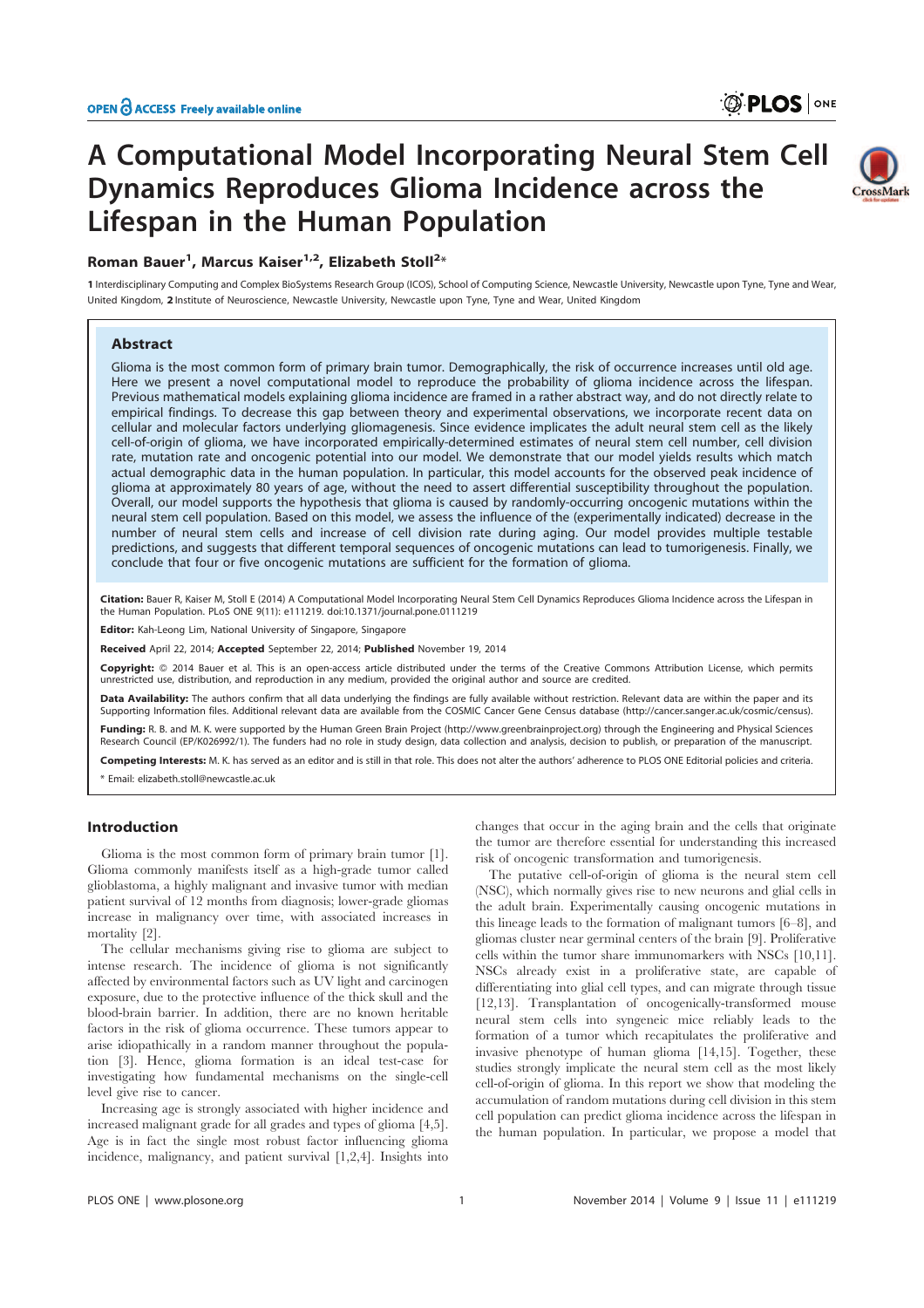accounts for differential weightage and temporal ordering of oncogenic mutations.

#### Materials and Methods

The model includes empirical data collected through literature review. The mutation frequency was taken directly from a published estimate and assumed to be constant across the lifespan [16]. A small subset of mutations were deemed to have oncogenic potential in this cellular compartment while all other mutations are assumed to be neutral for this cancer type [17]. In this approach, we used the Poisson-approximation of a binomial distribution for computing the probabilities to have x oncogenic mutations. First we compute the expected number of genetic mutations a cell has had at a certain age, and based on that then compute the probability of having x oncogenic mutations. The mutation rate is therefore independent of whether or not the gene is oncogenic.

The exponentially decreasing number of neural stem cells was calculated across the lifespan based on the published data for human tissue [18]. Results of electron microscopy-based characterization is shown in Figure 3 of [18], which used 200 micron thick sections. Results of immunohistochemistry-based characterization are shown in Figure 1 of [18], which used 30 micron thick sections. These data are in agreement -  $\sim$  144 cells per 200 micron-thick section (averaging the two locations described above) and  $\sim$  22 DCX+ cells per  $mm^2$  in a 30 micron-thick section (estimated from the graph in Figure 1r of [18]). These data both yield approximately 720 DCX+ cells per  $mm^3$ . To estimate KI67+ proliferative cells, not DCX+ cells, we multiplied the values for KI67+ cells from the relevant graph (Figure 1s of [18]) by 33, just as we multiplied the values for the DCX+ cells from the other graph (Figure 1r of [18]) by 33. This provides values per mm<sup>3</sup>. In agreement with the data presented in Figures 1 and 3 of [18], their Figure 2c shows that the tract is  $1 \text{ mm} \times 1 \text{ mm}$  wide. It is also 10 mm long (the scale bar represents 500 microns). So the number of KI67+ cells per  $mm^3$  is multiplied again by 10 to estimate the total number of KI67+ cells. The graph of KI67+ cells at each time point was then extrapolated to estimate this population across the entire lifespan. Overall, we computed the number of NSCs at birth to be 237600, which was used as the initial value of the modeled number of NSCs during aging  $(N_0)$ .

The cell division rate was calculated in NSCs derived from the young adult and aged adult mouse brain [13]. The number of cell divisions in a given time was calculated from live-cell time-lapse imaging over a 48 hour period. Actively-cycling young adult NSCs divided 1.37 times in 48 hours while actively-cycling aged adult NSCs divided 1.74 times in 48 hours. Adjusted for time, activelycycling young adult NSCs divide 251 times per year while activelycycling aged adult NSCs divide 318 times per year. For the estimate that is incorporated in the model, we have used a linear interpolation between these two numbers across the human lifespan. These estimates were assumed relevant for the population of NSCs in the adult human brain (Fig. 1).

The model was implemented in MATLAB (Mathworks Inc.). A time step dt of 0.001 years was used for calculating the prevalence. The computation of the incidence was done by computing the numerical differential of the prevalence over time. Bootstrapping was used to compute the 95 % confidence interval of the incidence, as shown in Fig. S1. 1000 bootstrap samples of size 100 000 were computed.

Two of the model parameters (d describing exponential decrease of NSCs with time and s included in Eq. 5) were not assessed from experimental findings. Depending on  $r(t)$  and  $k_{min}$ , different incidence curves are obtained (i.e. the absolute values and the position of the curve peak were different). We have adapted s and d for the different scenarios, in order for the incidence curve to match with the demographic data [1]. A match could only be obtained for  $k_{min} > 4$ . In Fig. 2, s=1 and d=0.1067 were used for the incidence curve based on  $k_{min}=3$ , while for  $k_{min}=4$  we used  $s=10$  and  $d=0.028$ . For the simulations using  $k_{min}=5$  and  $k_{min} = 6$  we set  $s = 7500$ ,  $d = 0.038$  and  $s = 10000000$ ,  $d = 0.0497$ , respectively.

#### Results

To create our model, we included empirical data representing age-related changes in neural stem cell number and behavior. A population of neural stem cells is present in the human brain at birth but declines exponentially thereafter [18]. Experiments in rodents demonstrate that the exponential decline in neural stem cell number continues across the lifespan [13,19]. This depletion of the stem cell population is due to cell death and terminal differentiation. We have therefore approximated the size of this cell population  $(N(t))$  with an exponential interpolation of the data from the human brain. Further experiments have demonstrated that the remaining population of NSCs in the aged brain have dysregulated cell cycle kinetics [13]. Individual remaining stem cells have an increased likelihood of re-entering the cell cycle, resulting in an increased number of cell divisions in a given period of time  $(r(t))$ . We have approximated this behavior using a linear interpolation. Our model incorporates these empirically-determined changes in neural stem cell number and behavior (Fig. 1).

NSCs accumulate mutations in every cell cycle. The process of genome replication during cell division is imperfect, as a certain number of mutations occur and some of these mutations will remain unrepaired. The number of mutations incurred during a single cell division has been estimated [16]. According to their assessment, we denote by  $\mu = 10e - 7$  the probability for a gene in the coding region to mutate due to a single cell division. No single mutation leads to oncogenesis, so multiple hits are necessary for complete oncogenic transformation [20,21]. Cancer is characterized by a number of cellular changes, including loss of cell cycle control, self-sufficiency in growth factor signaling, resistance to anti-growth signals, escape from apoptosis, invasion and neovascularization [22]. When Hanahan and Weinberg first described these hallmarks of cancer, they proposed that approximately six mutations would be required to dysregulate all six of these cellular activities [22]. Yet now researchers appreciate that mutation of a single multi-functional protein can predispose alterations to multiple cellular activities [14,23]. Since the cell is dependent upon semi-redundant regulatory pathways to control cell cycle progression and other activities [20], loss of one major tumor suppressor is not sufficient to create a tumor [21] and multiple regulators must be disrupted to achieve oncogenic transformation [14,24]. Of the 18 440  $(n_{total})$  protein-encoding genes in the human, 522 have a causal role in human cancer and  $n_{glioma}=29$  of these (Table S1) have a demonstrated role in promoting gliomagenesis [17]. We assessed how many mutations in this set of oncogenes are required to achieve tumor formation. Based on this minimum number of mutations  $(k_{min})$ , our model computes the total probability for a single NSC to become oncogenically transformed. This integrative probability is calculated by summing up the individual probabilities according to the following equation:

$$
p(t) = \sum_{i = k_{min}}^{29} p_i(t),
$$
 (1)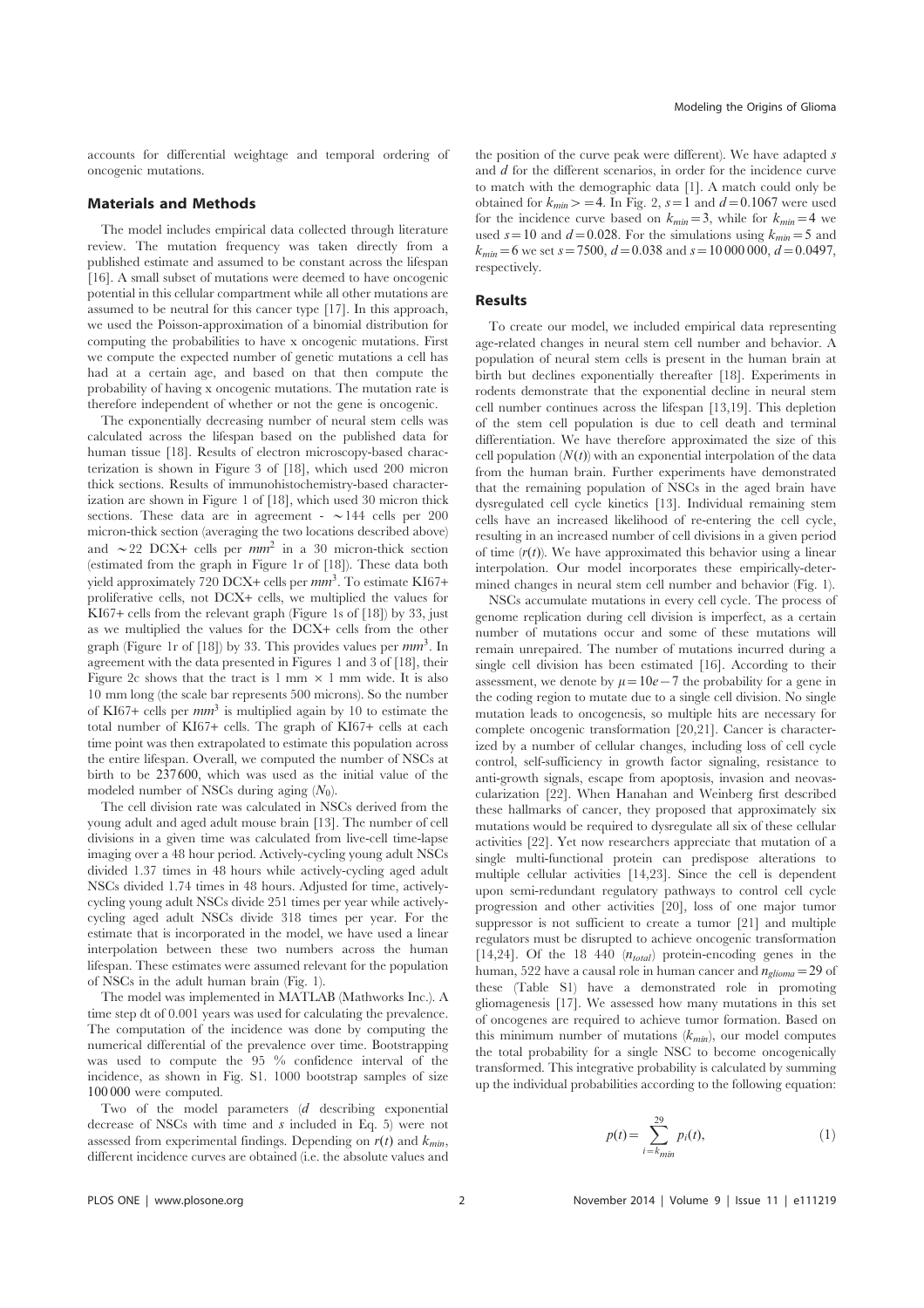

Figure 1. Modeled number and cell division rate of NSCs. (A) Number of NSCs during aging. The initial number of cells was estimated based Tydie 1. Modeled Hamber and central significate of NSCs. (A) Namber of NSCs damigraging. The lindar hamber of cells was estimated based on [18]. The number of NSCs increase their control of NSCs increase their rate during aging. We have approximated this behavior using a linear interpolation from 251 to 318 divisions per cell and year. doi:10.1371/journal.pone.0111219.g001

where  $p_i(t)$  denotes the probability for i oncogenic mutations to have occurred at time t. We have estimated  $p_i(t)$  using the experimentally assessed parameters  $N(t)$ ,  $r(t)$  and  $\mu$ . Based on the number of protein-coding and gliomagenesis-relevant genes, the probability for any one of the 29 oncogenes to become mutated from cell division is given by  $p_{\text{one}} = n_{\text{glioma}} \cdot \mu$ . Assuming that any gene mutates with equal probability, the occurrence of oncogenic mutations can be approximated by the binomial distribution. It follows that  $p_i(t)$  is given by:



Figure 2. Influence of  $k_{min}$  on location of peak incidence. Representative incidence curves for  $k_{min}=3$  (magenta),  $k_{min}=4$  (cyan),  $k_{min}=5$  (blue) and  $k_{min}=6$  (green). Only for  $k_{min}\geq4$  can the condition of peak incidence at approximately 80 years be fulfilled. Incidence curves generated by the model for  $k_{min}=4$ , 5 and 6 are in accordance with the demographic data from [1] (red crosses: mean incidence of age groups, red lines: spans of age groups), with  $k_{min}=6$  yielding the best fit. Confidence intervals are shown in Fig. S1. doi:10.1371/journal.pone.0111219.g002

$$
p_i(t) = \binom{R(t)}{i} p_{\text{one}}^i (1 - p_{\text{one}})^{R(t) - i},\tag{2}
$$

where  $R(t)$  is the number of cell divisions a NSC has undergone until time  $t$ . It is computed by integrating the cell division rate  $r(t)$ across the age span until time t.

Given that  $R(t)$  and  $p_{\text{one}}$  take sufficiently high (>100) and low  $(<0.0001$ ) values respectively, the Poisson distribution is wellsuited as an approximation for this otherwise computationally very demanding formula:

$$
p_i(t) = \frac{\lambda^i}{i!} \cdot e^{-\lambda},\tag{3}
$$

with  $\lambda(t) = R(t) \cdot p_{\text{onc}}$ . The temporal sequence of oncogene mutations has been shown to be an important factor in tumor formation [25,26], and so we have also accounted for it in our model. Given that there are  $i!$  possibilities for  $i$  mutations to occur, Eq. 3 becomes:

$$
p_i(t) = \frac{s}{i!} \frac{\lambda^i}{i!} \cdot e^{-\lambda},\tag{4}
$$

where the scalar value  $s$  represents the number of specific mutational sequences necessary for oncogenic transformation. For  $k_{min} = 5$ , we find  $s = 7500$  to be an appropriate value in order for the incidence curve to be in numerical accordance with the demographic data (Fig. 2). This means that on average 7500 different sequences of mutations exist (for the different scenarios, i.e. 5, 6,…, 29 oncogenes affected), which can ultimately lead to oncogenic transformation.

The probability for a single cell to become oncogenically transformed is denoted by  $p(t)$ . Accordingly, the probability for glioma formation overall is proportional to the probability that at least one of all the NSC becomes transformed:

$$
p_{gliom}(t) = 1 - (1 - p(t))^{N(t)},
$$
\n(5)

where  $N(t) = N_0e^{-dt}$  is the estimated number of NSCs at time t.

PLOS ONE | www.plosone.org 3 November 2014 | Volume 9 | Issue 11 | e111219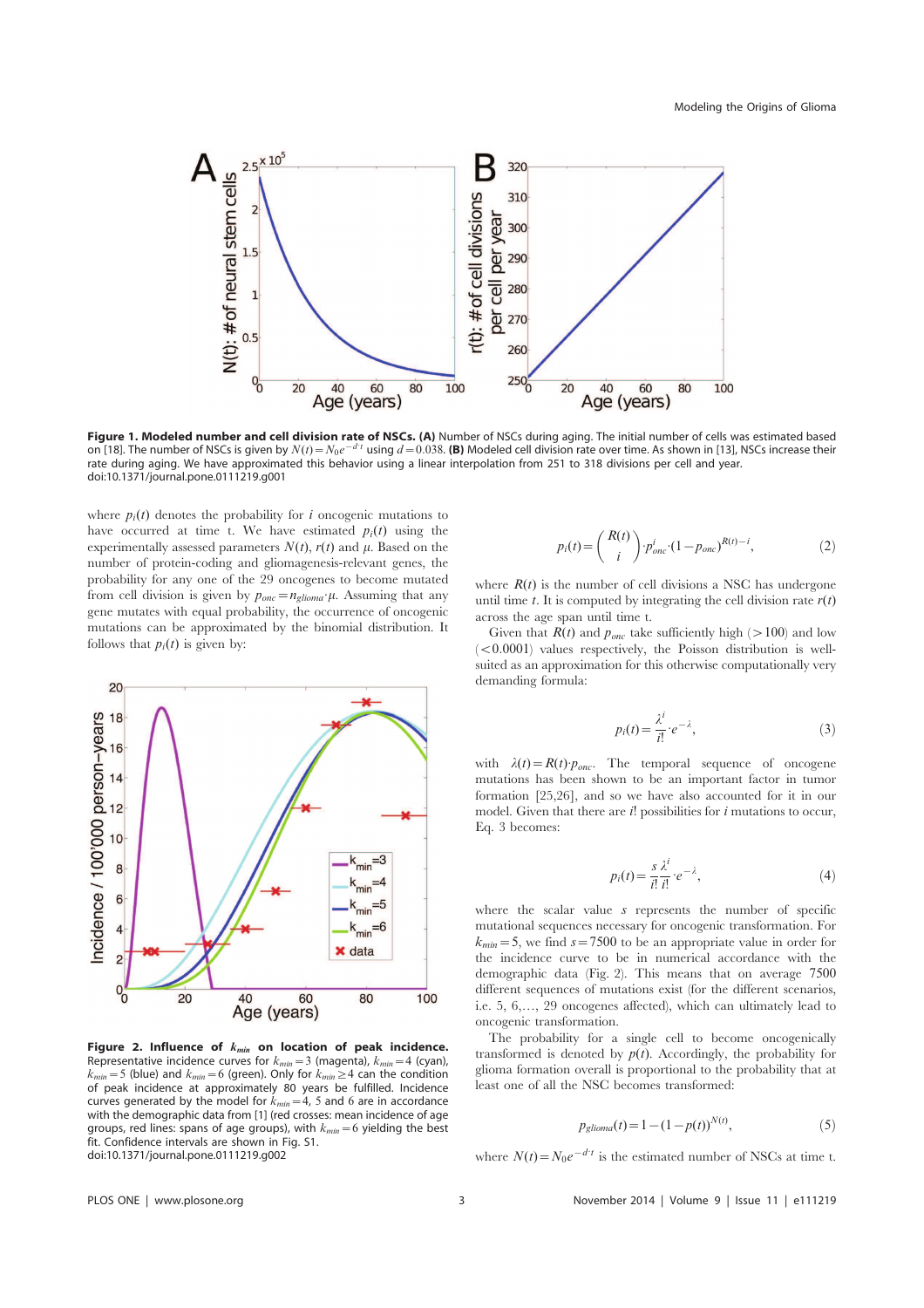

**Figure 3. Effect of increasing cell division rate. (A)** Modeled incidence of glioma (green) under constant cell division rate (r(t) = 251  $\frac{divisions}{year}$ ). Model parameters  $k_{min}=5$ ,  $s=8800$  and  $d=0.0333$  were used in order to match with the demographic data (red crosses: mean incidence of age groups, red lines: spans of age groups). The increasing proliferation rate of NSCs is therefore not a necessary condition for the incidence curve to match the demographic data, since similar results are obtained after changes in the model parameters  $s$  and  $d$ . (B) Number of NSCs over time, as used for the incidence curve shown in (A) (black) and for the scenario where cell division rate increases linearly (Fig. 2, blue). Small changes in the number of NSCs over time are sufficient to make up for the constant cell division rate. It remains an empirical question which estimates of  $N(t)$  and  $r(t)$  are correct in the adult human, since these are extrapolated from the model, the young human, and the aging rodent. (C) Incidence of glioma as derived from our model, for increasing (blue) and constant (green) cell division rate during aging. Model parameters are the same ( $k_{min}=5$ ,  $s=7500$ ,  $d=0.038$ ). The green curve is the predicted incidence by the model if the proliferation rate was constant, and so leads an estimate of the net effect of the increase. Overall, our model suggests that the increase in cell-cycle re-entry substantially increases glioma formation. (D) Prevalence of glioma for increasing (blue) and constant (green) cell division rate. As shown in Fig. S2, the results are qualitatively confirmed also for  $k_{min} = 4$ . doi:10.1371/journal.pone.0111219.g003

Hence, the parameter  $d$  describes the decay of the NSC population over time, and so is in principle directly relatable to empirical data. We have adapted  $d$  such that the resulting incidence curve matches the demographic data, while being qualitatively in accordance with experimental findings in the mouse [13,19].

The prevalence of glioma is then proportional to  $p_{eliom}(t)$ . Since the units from the demographic datasets are with respect to 100 000 person-years, we compute the prevalence by multiplying  $p_{glioma}(t)$  by 100 000. From this, the incidence is computed by calculating the derivative. Since there are various time-varying parameters in the model, an analytical differentiation comprises a too extensive formula. We therefore assess the incidence numerically. The obtained incidence curve is shown in Fig. 2 and resembles the demographic data.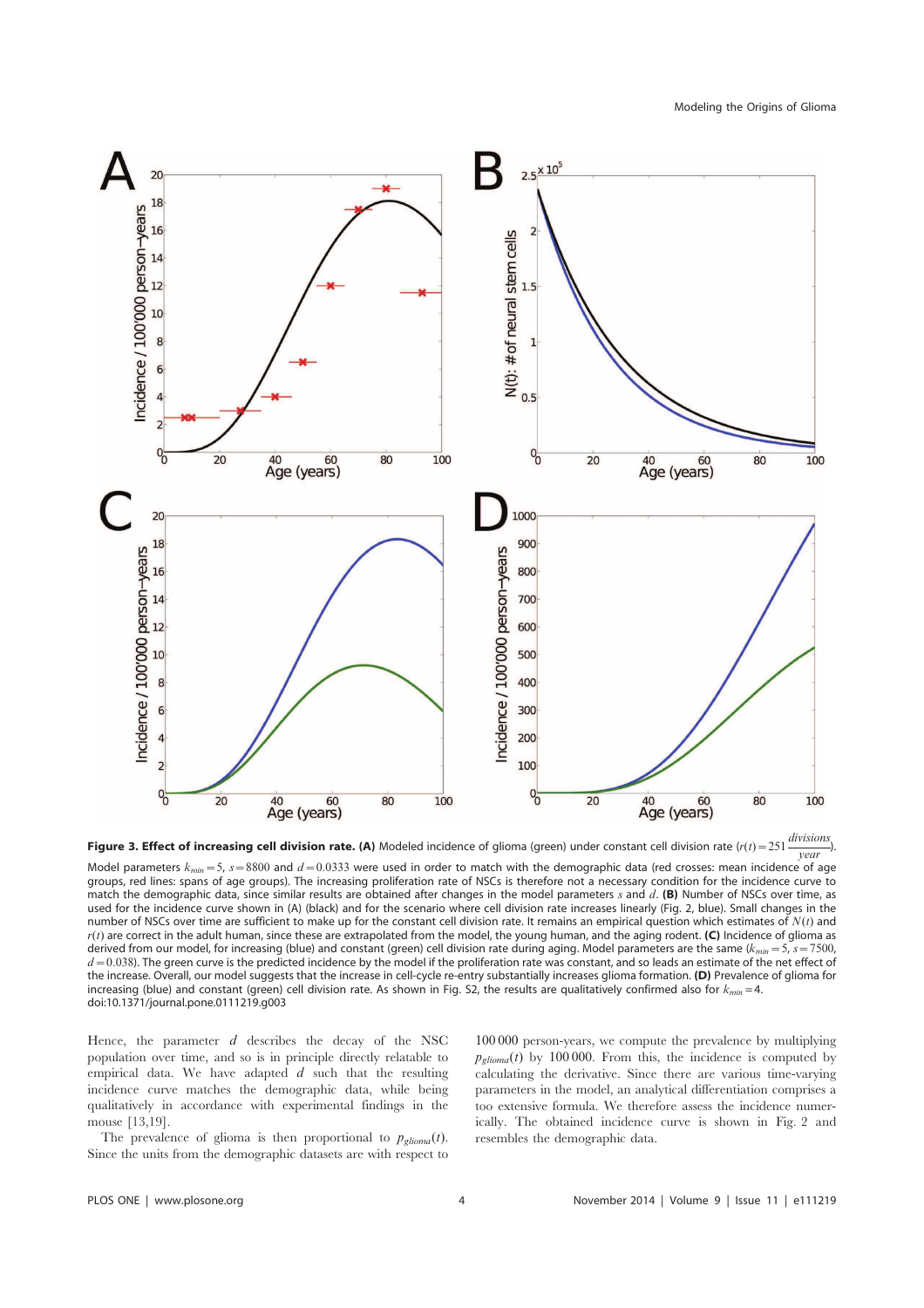The actual incidence of glioma across age demographics has been documented by The Central Brain Tumor Registry of the United States [1]. We have used these published data to provide a fit for the incidence and prevalence of glioma across the lifespan (Fig. 2). The model parameters s and d were adapted in order to match with these incidence rates. The incidence curves obtained from our model for  $k_{min}=4$ ,  $k_{min}=5$  or  $k_{min}=6$  resemble these demographic data. Also for  $k_{min} > 6$  is it possible to achieve agreement, and so our model yields a lower bound for the number of mutations required for oncogenic transformation. However, with increasing  $k_{min}$  the model parameters s and  $d$  need to change too. In particular, the parameter s strongly increases. For  $k_{min}=4$ ,  $k_{min} = 5$  and  $k_{min} = 6$  we find  $s = 10$ ,  $s = 7500$  and  $s = 100000000$ to be well-suited, respectively.

The biological meaning of parameter s in Eq. 4 is twofold. It captures that different oncogenes can yield the same transformation hallmarks [6,24], and so multiple sequences of the same length could give rise to glioma. Additionally, s accounts for the possibility that different temporal sequences of the same oncogenes could lead to glioma formation. In the classical multistage model, there is only one temporal order that can achieve transformation. Importantly, since s denotes an average number of mutations, it could be different for different sequence lengths i. With increasing  $i, s_i$  can grow exponentially because of the factorials in the denominator of Eq. 4. For simplification and due to lack of detailed empirical knowledge, we chose to use the same s for all sequence lengths.

Since no studies in the human have directly demonstrated increased cell division in NSCs, we have created a related model that assumes no age-related changes in cell division rate, cell cycle length or likelihood to re-enter cell cycle. This adjusted model yields the same results in glioma incidence and required mutation number if the exponential decrease in proliferative cell number is adjusted accordingly (Fig. 3A). This age-related change is therefore not a necessary condition of the model. Future labelling studies of the proliferative cell population in the human brain will help to evaluate the relative accuracy of these two models. Interestingly, the model quantifies the net effect of an increasing cell division rate while the other parameters are the same (Fig. 3CD). These results suggest that this increase of cell division rate almost doubles the occurrence of glioma.

#### **Discussion**

Mathematical modeling has been used to create predictions regarding the growth of tumors [27,28] and response of individual tumors to surgical resection or radiotherapy [29,30]. The incidence of tumors in a human population has also been modeled [31,32]. However these models of cancer incidence did not employ empirical measures of age-related changes in cellular dynamics, nor did they incorporate experimental knowledge on gliomarelated proto-oncogenes. Here we present a model to predict the probability of glioma incidence across the lifespan based on neural stem cell dynamics in the individual organism.

We find that a simple model using recent estimates of biological parameters on the single-cell level can account for demographic observations. Along these lines, we provide a modified and extended version of the well-established Armitage-Doll model [31]. In contrast to this classical approach, we do not restrict our model to a specific number of oncogenic mutations. Instead, we account for all the numbers of oncogenic mutations that possibly can occur (i.e. mutations of  $k_{min}$  to 29 oncogenes, see Eq. 1). Our model therefore does not rely on the (experimentally unsupported) assumption of the classical Armitage-Doll model that only a specific number of oncogenes must be mutated for oncogenic transformation.

Since the parameters of our model have a direct biological meaning, further biological data can be incorporated and predictions can be made. For example, previous theories have yielded various estimates for the minimal number of oncogenic mutations required for carcinogenesis [33–35]. Notably, we come to the conclusion that a minimum of 4 or 5 oncogenic mutations is sufficient for tumorigenesis, in contrast to 6-7 mutations as implicated by the classical Armitage-Doll model [31] and as predicted by Hanahan and Weinberg [22].  $k_{min} = 5$  is higher than experimental results which demonstrate that NSCs can be oncogenically transformed successfully with only three oncogenic mutations specifically affecting the PTEN, p53 and Rb pathways [14,24,36]. However, many human gliomas regardless of grade demonstrate 5 mutations, namely affecting EGFR, PTEN,  $P16<sub>INKA4</sub>$ , TP53 and MDM2 [3]. Therefore our model is in line with empirical studies on the number of mutations required to achieve oncogenic transformation. Many mutations affecting tumor suppressor pathways will cause a cell to undergo senescence, slowing the cell division rate and increasing the likelihood of apoptosis. Very few sequences of mutation are likely to bypass this protective response. So it is easy to imagine that few scenarios  $(s=10)$  are compatible with a low number of mutations achieving oncogenic transformation  $(k_{min}=4)$ , while more scenarios ( $s=7500$ ) can achieve oncogenic transformation with a larger number of mutations  $(k_{min}=5)$ . Considering that different oncogenic mutations yield the same hallmark, and that multiple temporal sequences of the same mutations could yield the same result, we find  $s=7500$  more plausible than  $s=10$ . This model therefore supports the conclusion that five oncogenic mutations are sufficient to achieve oncogenic transformation and initiate gliomagenesis.

Our model accounts for the possibility that some oncogenes, due to more interactions, play a more central role than others [37]. Therefore, fewer mutations of such hub genes might be sufficient for the formation of glioma. It is possible that altered function of such hub genes could lead to genomic instability and increased mutation rate. However, one assumption in our model is the stable accumulation of mutations in every cell cycle. While this number of mutations have been estimated in proliferative cell types [16], this rate may indeed depend on prior changes. With age, the genome becomes more unstable due to shortened telomeres, increased mutation load and chromosomal abnormalities [38]. All of these changes could increase the likelihood of mutations or disrupt the efficacy of repair mechanisms. The net mutations incurred during each division may therefore increase with age. However any age-related changes to the mutation rate depending on prior mutation load have not been empirically determined so we were unable to incorporate this age-related factor into our calculations. We have therefore estimated that the mutation rate remains constant across the lifespan.

However our model does allow us to incorporate different weightage for mutations, i.e. that some mutations are less likely to co-exist than others, as has been established by the Cancer Genome Atlas effort (http://cancergenome.nih.gov/) [21,25]. In Eq. 4 the denominator increases much faster than the nominator with the length of the modeled sequence of oncogenes, and so long sequences are unlikely to occur. Hence, mutational combinations that are included only in the long sequences are unlikely to co-exist overall.

In light of evidence that a temporal sequence of mutations may be crucial in tumorigenesis [25,26], it is notable that our model considers variation in the number and order of oncogenic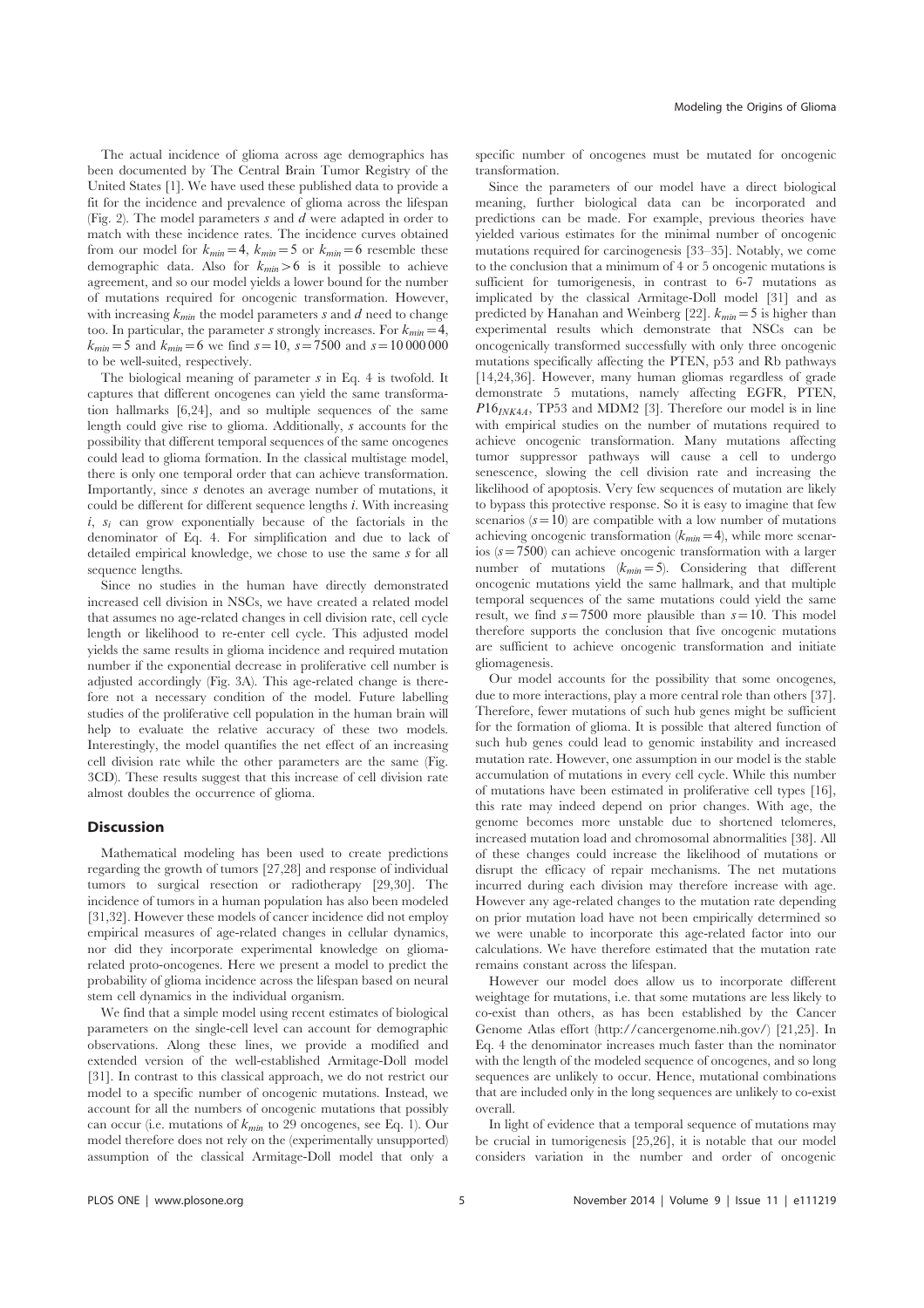mutations needed to invoke glioma formation. Our model thus usefully explores the relationship between these experimentally tractable variables, particularly  $k_{min}$ , d, s,  $N(t)$  and  $r(t)$ .

Similar to previous researchers [32], we have included an agerelated decline in the number of proliferative cells, which is responsible for the characteristic peak of the incidence at 80 years. In contrast to their linear decrease, we model an exponential decrease of the proliferative pool which matches better with experimental findings in this cell population [13,18,19]. In addition, we employ empirically-derived results to estimate cell cycle length [12], the mutation rate during each cell cycle [16] and the fraction of genes that promote oncogenic transformation upon mutation ([17] and Table S1). Together, these data can be used to predict the age-associated incidence of glioma in the human population [1] without the need to assert differential susceptibility throughout the population which is not supported by biological evidence [39].

It is possible that other cell types besides the neural stem cell give rise to glioma. One recent study demonstrated that mature cells such as neurons can be forced to undergo oncogenic transformation using cell-specific targeting of two major tumor suppressor pathways [36], however it is not clear that such mutations could randomly occur in a post-mitotic cell population. Alternatively, glial progenitor cells within the white matter have been proposed to be the true glioma cell-of-origin [40,41]. Empirical data on these cells are scarcer, so we are currently unable to estimate the size of this population and the rate of glial progenitor cell division across the lifespan (key variables for implementing this model). Future studies may help to address whether the cell cycle kinetics of this population can also predict actual glioma incidence in the human population. Variability in the cellular origin as well as the underlying genetic lesions of glioma could in part explain the extraordinary heterogeneity in this tumor type. Yet the evidence most strongly implicates the multi-potent neural stem cell as the most likely cell of origin, so we have focused on this cell type in our model.

There is evidence to suggest the molecular pathogenesis of highgrade gliomas (presenting as primary glioblastoma) is different to that of low-grade gliomas (presenting as grade II-III astrocytoma or oligodendroglioma, often progressing to secondary glioblastoma). These two types of brain tumor have different genetic and epigenetic profiles, with different initiating mutations [42]. In the future, this model could be adapted to include such different constraints on molecular pathogenesis to distinguish between the incidence rates of low-grade and high-grade glioma.

Overall, we provide a model that uses experimentally obtained parameters on neural stem cell proliferation and yields results which match with actual demographic data in the human population. We demonstrate the consistency of our model which incorporates estimates of neural stem cell number, cell division rate, mutation rate and number of oncogenes. Importantly, our model supports the hypothesis that glioma is caused by randomly occurring oncogenic mutations within the neural stem cell population of the adult brain.

#### Supporting Information

Figure S1 Confidence intervals for modeled incidence. 95 % confidence intervals (shaded) for the modeled incidence rates during aging, as computed by bootstrapping. The modeled incidence curve (blue line) is the same as shown in Fig. 2 using (A)  $k_{min} = 4$ ,  $s = 10$  and  $d = 0.028$ , (B)  $k_{min} = 5$ ,  $s = 7500$  and  $d=0.038$  and (C)  $k_{min}=6$ ,  $s=10000000$  and  $d=0.0497$ . (PDF)

Figure S2 Effect of increasing cell division rate for scenario with  $k_{min} = 4$ . (A) Modeled incidence of glioma (black) under constant cell division rate  $(r(t)=251 \frac{divisions}{year})$ . Model parameters  $k_{min} = 4$ ,  $s = 10.2$  and  $d = 0.0233$  were used in order to match with the demographic data (red crosses: mean incidence of age groups, red lines: spans of age groups). The increasing proliferation rate of NSCs is therefore not a necessary condition for the incidence curve to match the demographic data, since similar results are obtained after changes in the model parameters s and  $d$ . (B) Number of NSCs over time, as used for the incidence curve shown in (A) (black) and for the scenario where cell division rate increases linearly (Fig. 2, cyan). Small changes in the number of NSCs over time are sufficient to make up for the constant cell division rate. It remains an empirical question which estimates of  $N(t)$  and  $r(t)$  are correct in the adult human, since these are extrapolated from the model, the young human, and the aging rodent. (C) Incidence of glioma as derived from our model, for increasing (cyan) and constant (green) cell division rate during aging. Model parameters are the same  $(k_{min}=4, s=10, d=0.028)$ . The green curve is the predicted incidence by the model if the proliferation rate was constant, and so leads an estimate of the net effect of the increase. Overall, as for  $k_{min} = 5$  our model suggests that the increase in cell-cycle re-entry substantially increases glioma formation. (D) Prevalence of glioma for increasing (cyan) and constant (green) cell division rate. (TIFF)

Table S1 Proto-oncogenes implicated in glioma formation. Information on the 29 proto-oncogenes that have been implicated in the formation of glioma. The COSMIC Cancer Gene Census is a regularly-updated catalogue of somatic cell mutations causally implicated in cancer: http://cancer.sanger.ac. uk/cosmic/census. Of all genes listed, we have selected genes with a known role in glioma (including subtypes such as glioblastoma, astrocytoma, oligodendroglioma). An additional 6 genes were listed in the COSMIC gene database as being implicated in ''other tumor types''. These genes, KRAS, MYC, CDKN2A(p16), CDKN2A(p14), CTNNB1(beta-catenin), and ERBB2(HER2), have indeed been implicated in gliomagenesis in other studies [43–46], so we have included them in this list. The probability of any one of the oncogenes being mutated is equivalent to  $p_{\text{one}} = n_{\text{glioma}} \cdot \mu$ , where  $n_{\text{glioma}}$  is the number of oncogenes involved in glioma formation and  $\mu$  is the probability for genetic mutation due to a single cell division. (PDF)

#### Acknowledgments

This work is dedicated to Thomas Lötsch, who deceased after his combat against cancer. His inspirational spirit and zest for life will prevail.

We thank Peter Taylor, Yujiang Wang and Frédéric Zubler for helpful suggestions to the manuscript.

#### Author Contributions

Conceived and designed the experiments: RB ES. Performed the experiments: RB. Analyzed the data: RB ES. Contributed reagents/ materials/analysis tools: RB MK ES. Wrote the paper: RB MK ES.